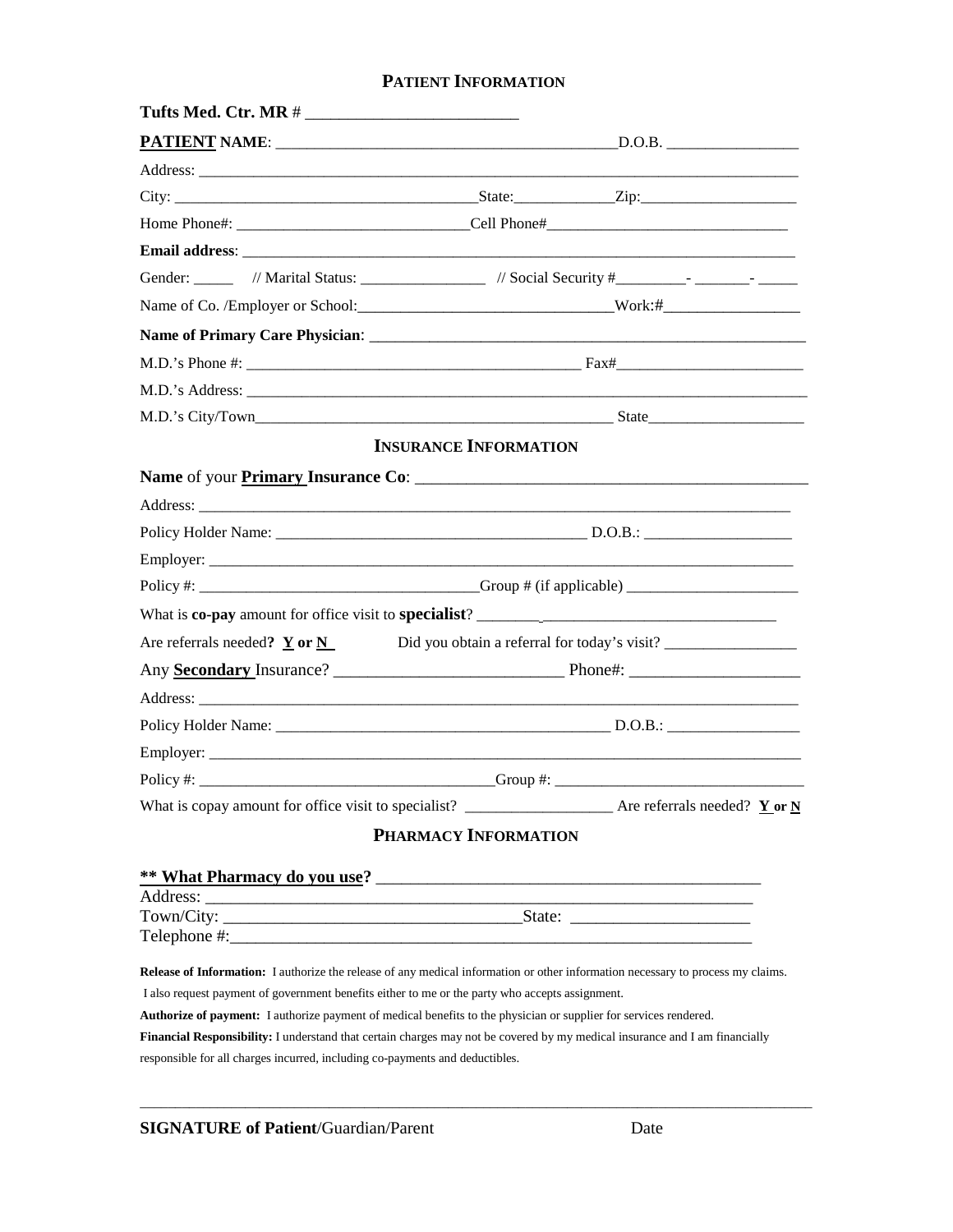**Name: Date of Birth: Date of Appointment:**

**HISTORY OF PRESENT ILLNESS:** Briefly describe the reason for your visit to Tufts Medical Center Allergy and what you hope to accomplish.

**What diagnoses have you been given by your doctor(s) or that you strongly suspect? (Please check ALL that apply)**

| Diagnosis           | Date of diagnosis<br>(month/year) | Diagnosis                | Date of diagnosis<br>(month/year) |
|---------------------|-----------------------------------|--------------------------|-----------------------------------|
| Asthma              |                                   | Insect sting allergy     |                                   |
| COPD or emphysema   |                                   | Lactose intolerance      |                                   |
| Chronic Bronchitis  |                                   | Gluten/wheat sensitivity |                                   |
| Recurrent sinusitis |                                   | Sleep apnea              |                                   |
| Nasal allergy       |                                   |                          |                                   |
| Hives (urticarial)  |                                   |                          |                                   |
| Food allergy        |                                   |                          |                                   |
| Eczema              |                                   |                          |                                   |

**What allergy related symptoms do you currently have? (Please check ALL that apply)**

| $\cdot$                |                          | .                  |              |
|------------------------|--------------------------|--------------------|--------------|
| Wheezing               | Sleep interference       | Frequent headaches | Other (list) |
| Shortness of breath    | Nasal congestion         | Heartburn/Reflux   |              |
| Chest tightness        | Runny nose               | Skin itching       |              |
| Limitation of exercise | Sneezing                 | Dry skin           |              |
| <b>Hoarseness</b>      | Eye                      | Skin rash          |              |
|                        | itching/redness/watering |                    |              |
| Chronic cough          | Post nasal drainage      | Other              |              |

## **What other kind of symptoms or conditions do you have? (Please circle those that apply)**

| General               | Fever / Chills / Weight gain / Weight loss / Frequent infections                              |
|-----------------------|-----------------------------------------------------------------------------------------------|
| Hearing               | Hearing loss / Ringing in Ears / Hearing Aid                                                  |
| Vision                | Glasses / Contact Lenses / Cataracts / Glaucoma / Double Vision / Retina problems             |
| Heart and circulation | Chest pain / Palpitations / Bleeding / Leg Ulcers / Phlebitis / Peripheral Vascular Disease   |
| Digestive             | Heartburn / Reflux / Nausea / Vomiting / Gastritis / Diarrhea / Constipation / Colitis        |
| Liver                 | Hepatitis C / Hepatitis B / Other Hepatitis / Cirrhosis / Gallstones                          |
| <b>Urinary System</b> | Trouble Urinating / Burning / Frequent urinating / Urinary infections / Incontinence / Stones |
| Musculoskeletal       | Gout / Fibromyalgia / Osteoporosis / Osteoarthritis / Rheumatoid arthritis / Other arthritis  |
| Neurologic            | Headache / dizziness / fainting / loss of consciousness / memory loss                         |
| Endocrine             | Intolerance to hot or cold / flushing / increased thirst                                      |
| <b>Mental Health</b>  | Depression / Mood swings / Anxiety / Panic attacks / Schizophrenia                            |

**Are your symptoms worse consistently at certain times of year?**

| Seasonal Incidence (indicate relative intensity, $+, ++, ++, +++)$ ) |                                    |              |             |                |            |           |         |
|----------------------------------------------------------------------|------------------------------------|--------------|-------------|----------------|------------|-----------|---------|
|                                                                      |                                    | Early Spring | Late Spring | Mid Summer     | Early Fall | Late Fall | Winter  |
| Symptom (in order<br>of severity)                                    | Year long back-<br>ground symptoms | Mar/Apr      | May/June    | July/early Aug | Aug/Sept   | Oct/Nov   | Dec-Feb |
|                                                                      |                                    |              |             |                |            |           |         |
|                                                                      |                                    |              |             |                |            |           |         |
|                                                                      |                                    |              |             |                |            |           |         |

**Factors that aggravate your symptoms:**

| Exercise             | Dogs           | <b>Stress</b> | Other (list) |
|----------------------|----------------|---------------|--------------|
| Cold air             | Other animals  | Foods (list)  |              |
| <b>Heat humidity</b> | Odors/perfumes |               |              |
| Cats                 | Smoke          |               |              |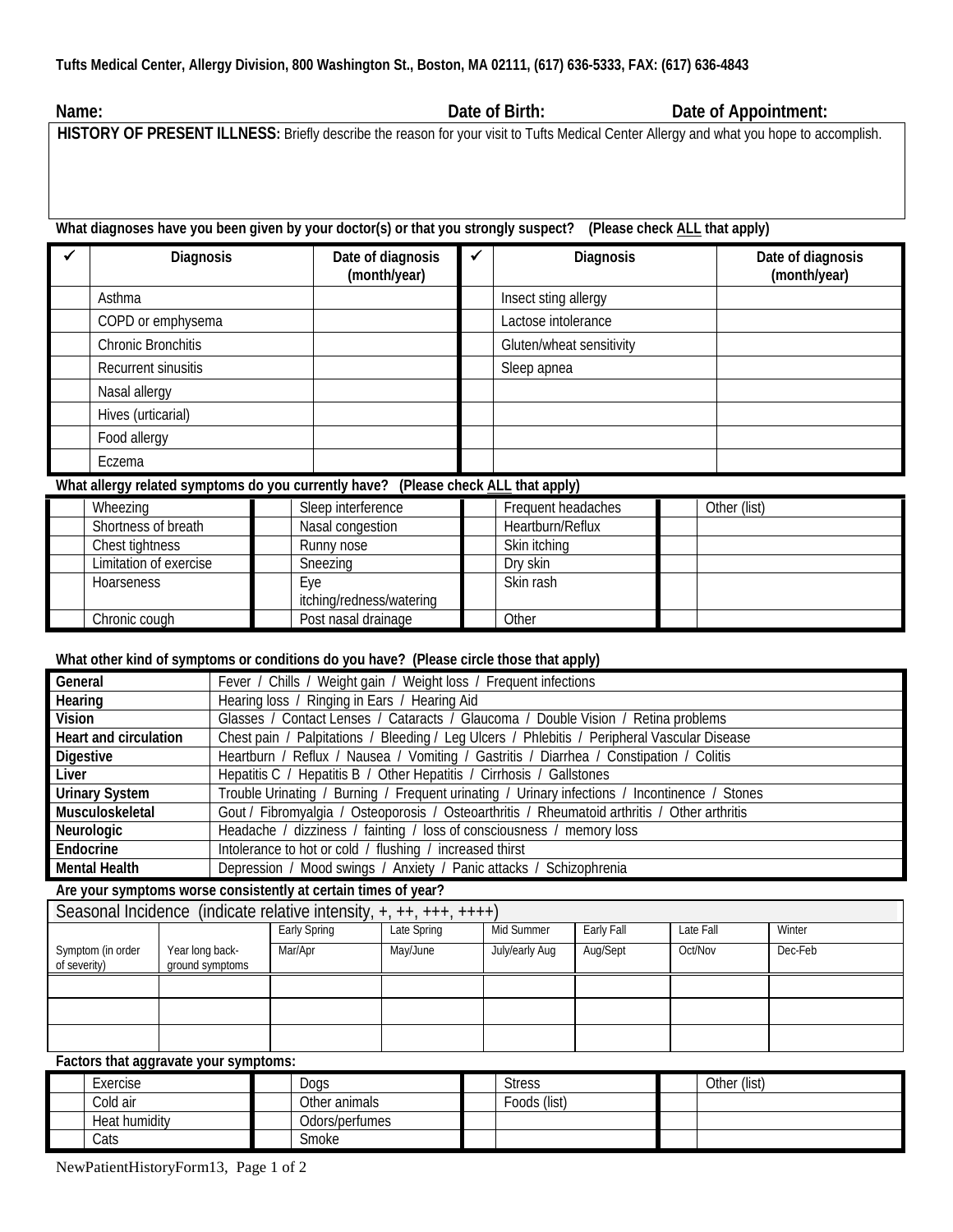### **Tufts Medical Center, Allergy Division, 800 Washington St., Boston, MA 02111, (617) 636-5333, FAX: (617) 636-4843**

### **Your current environment:**

| Live in House/Condo     | Radiator/baseboard heat          | Water damage           |          | Occupation:                                  |
|-------------------------|----------------------------------|------------------------|----------|----------------------------------------------|
| Live in apartment       | Hot air heat                     | Visible mold growth    |          | Work environment                             |
| For how long?           | Central A/C                      | Indoor animal exposure |          | carpeted                                     |
| How old is structure?   | Window/wall A/C unit             | Cat - in bedroom Y / N |          | Central A/C                                  |
| Wall to wall carpeting  | Feather pillow                   | Dog – in bedroom $Y/N$ |          | Water damage/mold                            |
| Cockroaches             | Feather comforter                | Other                  |          | Irritants/chemicals                          |
| Mice                    | Indoor cigarette smoke           |                        |          | Smoke                                        |
| Smoking history         |                                  |                        |          | Family history of allergy (immediate family) |
| Never smoked cigarettes |                                  |                        | Mother   |                                              |
| Current smoking:        |                                  |                        | Father   |                                              |
| cigs/day:               |                                  |                        |          |                                              |
| Previous smoking        | Ave pack/day start and stop year |                        | Siblings |                                              |
| <b>Pipes</b>            |                                  |                        |          |                                              |
| Cigars                  |                                  |                        | Children |                                              |

**Medications (attach an additional sheet if necessary):** Please list your **current** oral and inhaled medications, including medication name, dose, and the number of times per day you take it and whether you take it regularly or only "as needed."

| <b>Oral Medications</b>                | Tablet<br>Strength   | # of Times<br>Per Day | Regular<br><b>Use</b> | Only "As<br>Needed" | Comments |
|----------------------------------------|----------------------|-----------------------|-----------------------|---------------------|----------|
|                                        |                      |                       |                       |                     |          |
|                                        |                      |                       |                       |                     |          |
|                                        |                      |                       |                       |                     |          |
|                                        |                      |                       |                       |                     |          |
|                                        |                      |                       |                       |                     |          |
| Inhaled Medications or nasal<br>sprays | Puffs/or<br>Strength | # of Times<br>Per Day | Regular<br><b>Use</b> | Only "As<br>Needed" | Comments |
|                                        |                      |                       |                       |                     |          |
|                                        |                      |                       |                       |                     |          |
|                                        |                      |                       |                       |                     |          |

**Medications that have been effective in the past?**

**Medications that have NOT been effective in the past?**

### **Drug Allergies/Adverse Reactions If None, please CHECK HERE.** □

| Name of Medication | Nature of Allergic/Adverse Reaction | Comments including when it occurred |
|--------------------|-------------------------------------|-------------------------------------|
|                    |                                     |                                     |
|                    |                                     |                                     |
|                    |                                     |                                     |
|                    |                                     |                                     |
|                    |                                     |                                     |

**Operations and Hospitalizations? (list approximate date and type of operation or diagnosis)**

**Previous allergy evaluations** (please indicate approximately when you were evaluated in the past and what the results were to the best of your memory)

**Previous allergy shot therapy** (indicate approximate duration of treatment and its effectiveness and when received)

\_\_\_\_\_\_\_\_\_\_\_\_\_\_\_\_\_\_\_\_\_\_\_\_\_\_\_\_\_\_\_\_ \_\_\_\_\_\_\_\_\_\_\_\_\_\_\_\_\_\_\_\_\_\_\_\_\_\_\_\_\_\_\_\_\_\_

**Patient signature and date Physician's signature and date**

NewPatientHistoryForm13, Page 2 of 2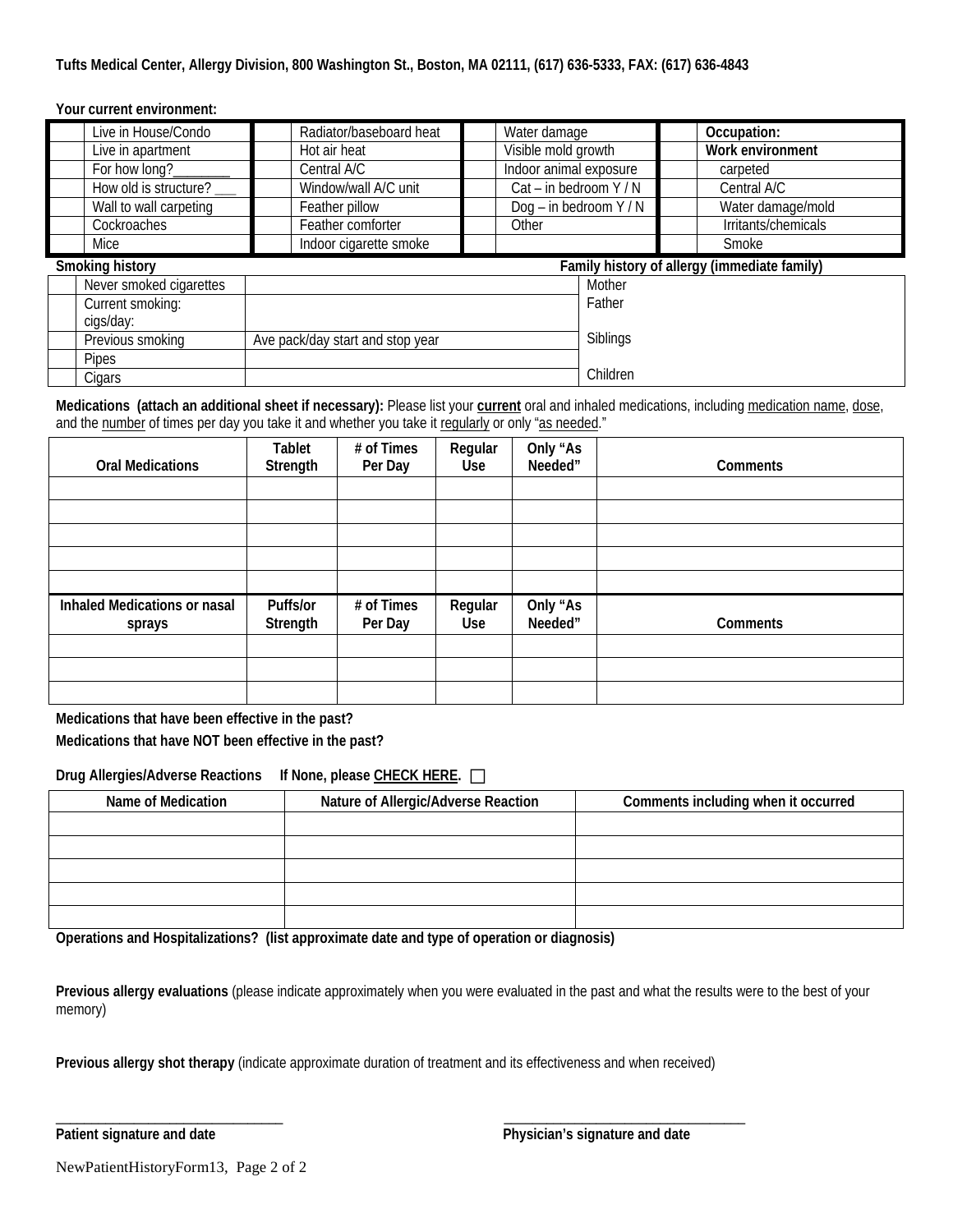#### **HEALTH INFORMATION EXCHANGE CONSENT FORM**

**Allergy & Asthma Center of Boston, Boston Allergy & Asthma Consultants, PC, and John Leung, MD (Medical Care Provider)** *A Member of New England Quality Care Alliance, Inc.*

As you may know, your Medical Care Provider is a member of a network of healthcare providers called New England Quality Care Alliance, Inc., (NEQCA) which is a not-for-profit organization. In this Consent Form, you are being asked to choose whether or not you will allow a subset of your medical information from this Medical Care Provider, your other NEQCA and Tufts Medical Center (Tufts MC) providers to be viewed in a secure computer network operated by Tufts MC and NEQCA called the Tufts MC/NEQCA Health Information Exchange (HIE). This subset of information, which is further defined in the box below, could be accessed by providers within Tufts MC and NEQCA. Tufts MC and NEQCA may also send this subset of information through any secure means, including mail, fax, secure state-wide health information exchange known as the Massachusetts Health Information Highway ("Mass HIway"), or other secure electronic transmission to other external providers or organizations involved in your care in order to allow your care to be coordinated more comprehensively and seamlessly. Your Medical Care Provider, your other NEQCA and Tufts Medical Center (Tufts MC) providers may also request additional information from these other providers and organizations through any secure health information exchange for your care coordination. This subset of information may also be used to check whether you have health insurance and what it covers and to evaluate and improve the quality of medical care provided to you and other patients. The only individuals that will have access to this subset of your clinical information are your medical care provider, providers in the Tufts MC/NEQCA network, other external providers or organizations involved in your care, authorized personnel of these providers or organizations, NEQCA's quality and efficiency medical director and personnel, and others whose job it is to maintain, secure, monitor, and evaluate the operation of the Tufts MC/NEQCA HIE. The subset of information will not include your entire medical record. It will only include summary information in the following categories if the information exists in your medical record:

| Patient demographics | Insurance information                                                                                              | Advance directives   | Problems/diagnoses    |
|----------------------|--------------------------------------------------------------------------------------------------------------------|----------------------|-----------------------|
| Allergies and alerts | Medication list (includes medications prescribed by Immunizations<br>providers outside the Tufts MC/NEQCA network) |                      | <b>Family history</b> |
| Social history       | Vital signs                                                                                                        | Medical test results | <b>IProcedures</b>    |
| Encounters           | Medical equipment                                                                                                  | Plan of care         | Health care providers |

The information contained in the HIE is based on standards developed by the Massachusetts Medical Society, the Healthcare Information and Management Systems Society, the American Academy of Family Providers, and the American Academy of Pediatrics (among other organizations). It will include sensitive information from your medical record including, but not limited to, information related to mental health conditions and treatment for these conditions, venereal diseases/sexually transmitted diseases, abortion(s), domestic abuse, rape/sexual assault, substance (drug and alcohol) abuse and treatment for substance abuse, genetic diseases and genetic testing and test results, mammograms, and HIV/AIDS. **As part of this Consent Form, you specifically consent to the release of this and other sensitive health information and you acknowledge that you are waiving your legal rights under Massachusetts law to specifically authorize disclosure of this information.**

You may use this Consent Form to decide whether or not to allow Tufts MC or NEQCA providers to view your medical information in the HIE. You can give consent or deny consent, and you can change your mind at anytime by completing a new Consent Form and selecting a different option. **Your choice will not affect your ability to get medical care, payment for your medical care, or your medical care benefits. Your choice to give or to deny consent may not be the basis for denial of health services. However, to the extent you have denied consent, you understand that your health information will not be available to providers in the Tufts MC/NEQCA network and other providers or organizations involved in your care and, as a result, these providers and organizations may have limits on their ability to coordinate your care.**

If you check the **"I GIVE CONSENT"** box below, your Medical Care Provider, your other NEQCA and Tufts Medical Center (Tufts MC) providers may view my information in the secure computer network operated by NEQCA and Tufts MC, and this information may be accessed by, sent securely to, and requested from authorized individuals, including providers within the Tufts MC/NEQCA network and other providers and organizations involved in my care, for the purposes described in this form."

If you check the **"I DENY CONSENT"** box below, you are saying "No, Tufts MC and other NEQCA providers may not view my medical information from this Medical Care Provider in the secure computer network operated by NEQCA and Tufts MC. If you deny consent, only basic demographic information and your decision to deny consent will be seen in the HIE.

#### **Please carefully read the information on the back of this form before making your decision.**

**Your Consent Choices**. You can fill out this form now or in the future. You have two choices.

- **I GIVE CONSENT for** my Medical Care Provider, my other NEQCA and Tufts Medical Center (Tufts MC) providers to view my information in the secure computer network operated by NEQCA and Tufts MC. Tufts MC and NEQCA may also send my information through any secure means, including mail, fax, secure state-wide health information exchange known as the Massachusetts Health Information Highway ("Mass HIway"), or other secure electronic transmission to other providers or organizations involved in my care, for the purposes described in this form, including for emergency care. I also consent to allow this Medical Care Provider to request additional information from these other providers and organizations through any secure health information exchange. **Providing consent today will override any previous denial of consent.**
- □ **I DENY CONSENT for** Tufts MC and my other NEQCA providers to view my information from this Medical Care Provider in the secure computer network operated by NEQCA and Tufts MC for any purpose, **even in a medical emergency**. I also deny consent for this Medical Care Provider to request additional information from other providers and organizations involved in my care through any secure health information exchange (i.e. Mass HIway).

\_\_\_\_\_\_\_\_\_\_\_\_\_\_\_\_\_\_\_\_\_\_\_\_\_\_\_\_\_\_\_\_\_\_\_\_\_\_\_\_\_ \_\_\_\_**\_**\_\_\_\_\_\_\_\_\_\_\_\_\_\_\_\_\_\_\_\_\_\_\_\_\_

\_\_\_\_\_\_\_\_\_\_\_\_\_\_\_\_\_\_\_\_\_\_\_\_\_\_\_\_\_\_\_\_\_\_\_\_\_\_\_\_\_ \_\_\_\_**\_**\_\_\_\_\_\_\_\_\_\_\_\_\_\_\_\_\_\_\_\_\_\_\_\_\_

\_\_\_\_\_\_\_\_\_\_\_\_\_\_\_\_\_\_\_\_\_\_\_\_\_\_\_\_\_\_\_\_\_\_\_\_\_\_\_\_\_ \_\_\_\_**\_**\_\_\_\_\_\_\_\_\_\_\_\_\_\_\_\_\_\_\_\_\_\_\_\_\_

Print Name of Patient **Patient Patient Patient Date of Birth** 

Signature of Patient or Patient's Legal Representative **Date and Time** 

Print Name of Legal Representative (if applicable) Relationship of Legal Representative to Patient (if applicable)